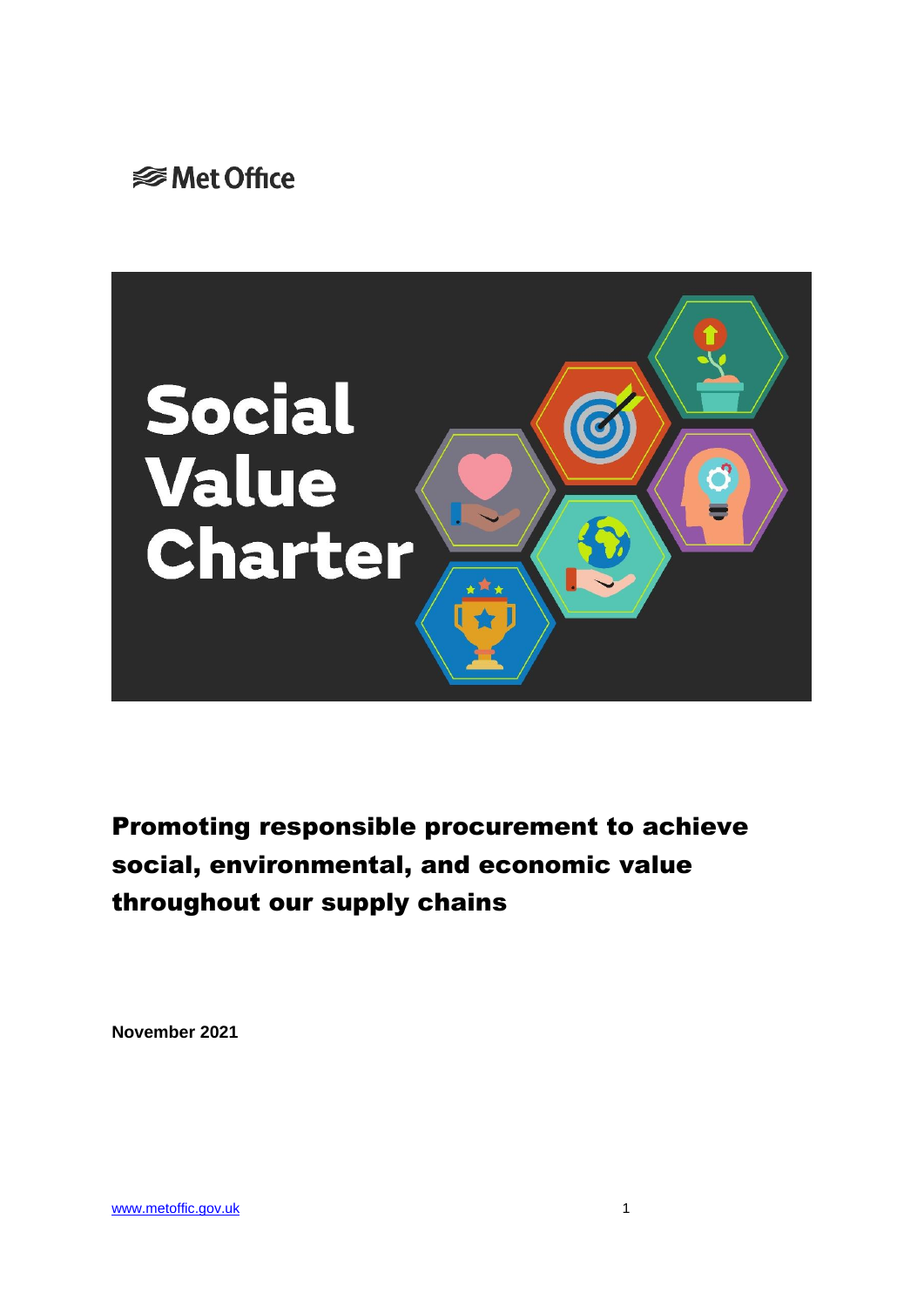### Introduction

The Met Office buys a wide range of goods, works and services from a varied and diverse supply chain, and it makes a significant contribution to the UK economy.

The need for the Met Office to drive social value is greater than ever, as public and private sectors continue to face unprecedented challenges in the wake of the Covid-19 pandemic.

Delivering social value has the potential to be transformational, it can bring opportunities to all, change lives and have a positive impact on the local economy.

We are ambitious, and our social value charter sets out the general principles that we will follow across all our commercial activity to deliver value for money, and achieve additional economic, social and environmental benefits, in compliance with the Public services (Social Value) Act 2012; the Equalities Act 2010 and other relevant legislation and policy.

### What is Social Value?

#### **Social Value**

"The wider financial and non-financial impacts of projects and programmes including the wellbeing of individuals and communities, social capital and the environment."

(Cabinet office, *Social value in procurement consultation document*, 2019).

Social Value isn't about costing more it's about thinking **differently** entitled a **Find-** Extraordinary

The Public Services (Social Value) Act 2012 reinforces these objectives and challenges the Met Office to consider how this can be further enhanced, in particular through its commercial activity. By embedding social value within the procurement process, we can achieve additional benefits generated by a contract which are beyond its **primary** purpose.

Social value makes a real difference to people's lives. The Met Office delivers weather and climate services globally, by embedding social value in our commercial practices, we can improve the lives of people by supporting employment opportunities, health objectives, food production, and improving travel networks.

Social value supports our journey to net zero as it can include requirements to reduce carbon emissions, or to improve recycling rates.

### Our strategy

Our work supports businesses, governments, and the public to make better decisions that will keep UK citizens safe at home and abroad and helps the UK to thrive.

Our vision is to be recognised as global leaders in weather, climate science and services in our changing world, and fulfil our purpose to help people make better decisions to stay safe and thrive.

Our Purpose & Vision is underpinned by three enabling strategic anchors and key activity (see diagram below)

- Excellence
- **Exceptional**
-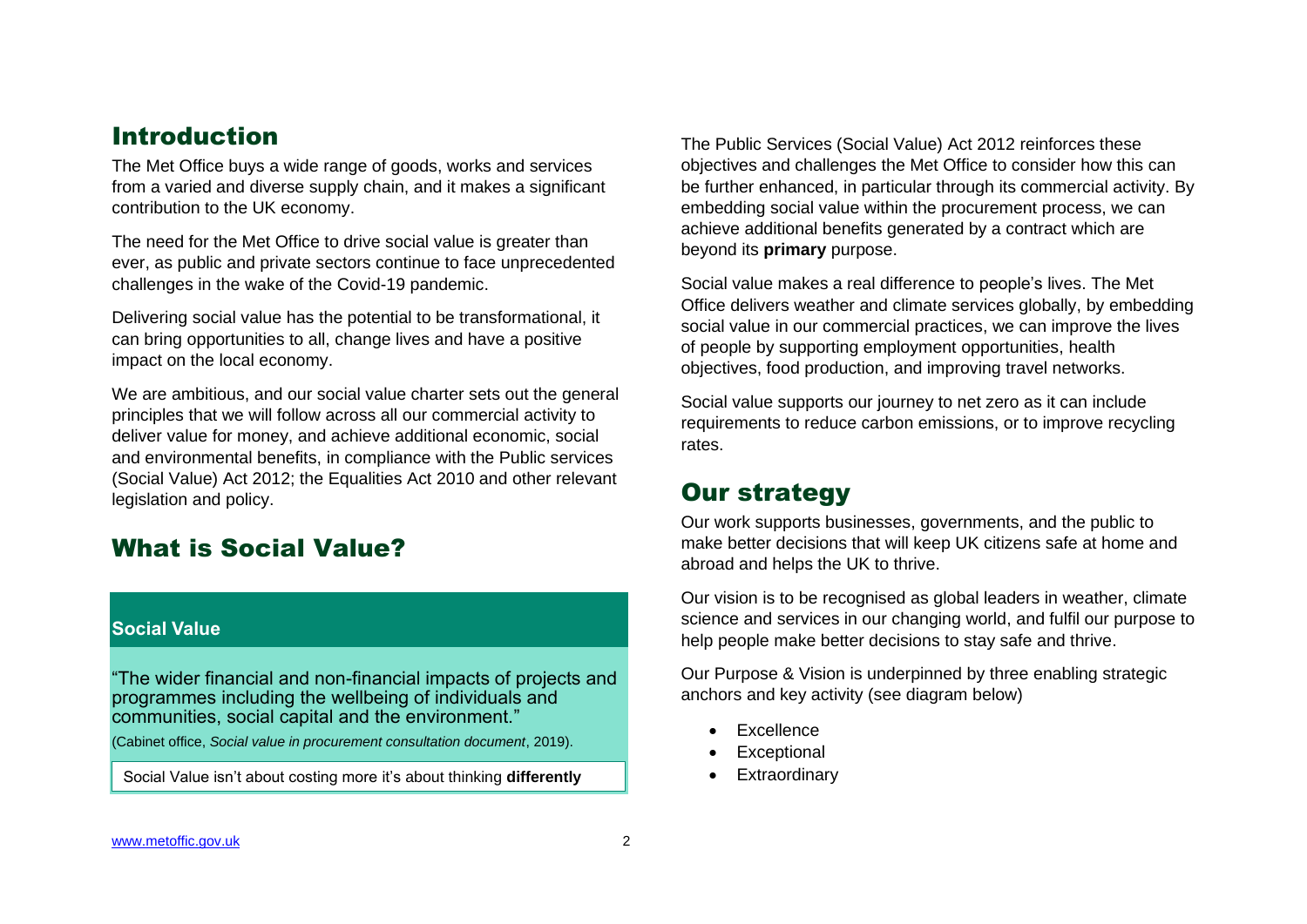

*"Every single Met Office employee should, in the future, be able to see how their work contributes to our purpose of helping you "make better decisions to stay safe and thrive and aligns with the three strategic anchors"*

(Penny Endersby Chief Executive)

### The Met Office Values

Our values are about what we do as an organisation, they are what the Met Office stands for and what we want to achieve.



# Our strategy and values when considering Social value

Our strategic anchors and activity ensure that we can see the "golden thread" that leads from our decision making and activity to our strategic goals.

By aligning our social value measures to our strategy, we will have a clear and systematic way to evaluate our priorities in the award of our contracts, and in ongoing contract management. This will also allow for key reporting mechanisms to be implemented.

This will be set out in our social value policy and performance framework, and we will show a clear link between Social Value themes and our organisational priorities.

Our values drive social value in everything we do. Social value shouldn't cost us more but will provide a mechanism for the Met Office and our supply chains to think innovatively, work better together and be a force for good.

# What does social value mean for the Met Office?

Social value has a lasting impact on individuals, communities and the environment, and the Met Office is committed to ensure that the money it spends maximises any achievable benefits. This charter commits us to:

• Ensure our commercial practices deliver economic, environmental and social benefits in our contracts (including grants) using the central government social value model.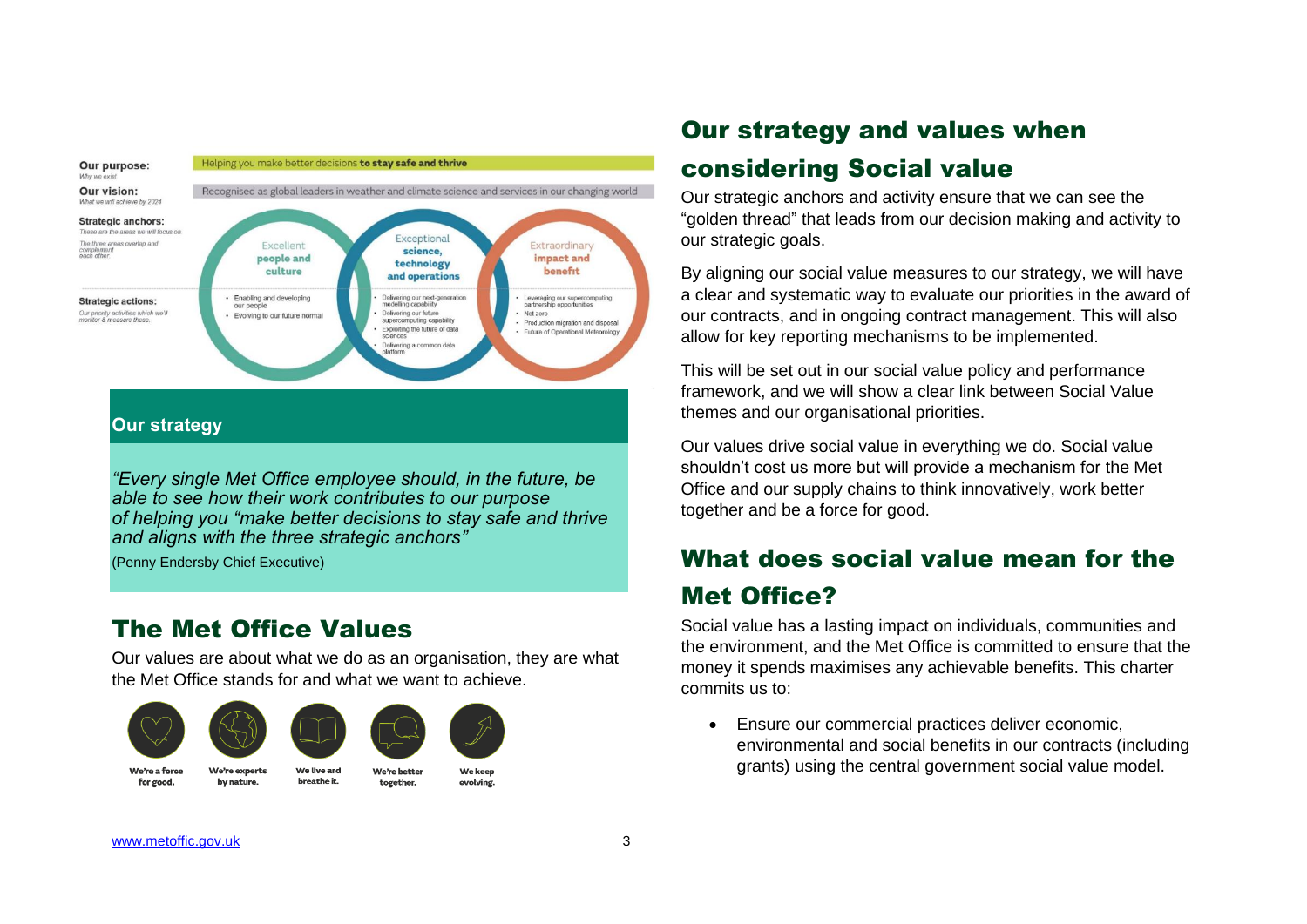- Engage with our supply chains pre-procurement to identify opportunities for social value.
- Embed a standardised performance framework that reflects our strategy and values.
- Work with and learn from our supply chain to identify the best means to deliver social value.
- Ensure that social value requirements we use are relevant, proportionate and fair.
- Where we are bidding for external services, we will ensure that we have clear evidence that our staff understand social value, and that the Met Office can make a significant contribution to social value goals.
- Work with internal staff, businesses and other organisations subject to this charter to improve understanding of social value and provide information, training and support on processes.
- Promote other areas of responsible procurement including developing our markets, building diverse supply chains, ethical sourcing, and net zero.

## The central government social value

### model

In September 2020 central government released its social value model. The model requires that social value should be explicitly evaluated in all central government procurement, **where the requirements are related and proportionate to the subjectmatter of the contract**. This goes further than the Social Value Act which currently asks contracting authorities to only "consider" social value where relevant.

The central government model sets out 5 key social value themes that should be evaluated where it is considered appropriate and propotionate as part of the procurement process:

- COVID-19 recovery
- Tackling economic inequality
- Fighting climate change
- Equal opportunity
- **Wellbeing**

#### **The "golden thread"**

There should be a clear 'golden thread' from these priorities to the development of strategies and business cases for programmes and projects, through to procurement specifications and the assessment of quality when awarding of contracts.

(GCF guide to using the social value model 2020)

We will align the 5 social value themes to our vision, purpose and strategic goals so we will be able to demonstrate both alignment to our strategy and the social value model.

### Social Value and Procurement

When it is done well, public procurement can provide training opportunities, help build the local economy, increase employment opportunities in disadvantaged areas and have a positive impact on the environment.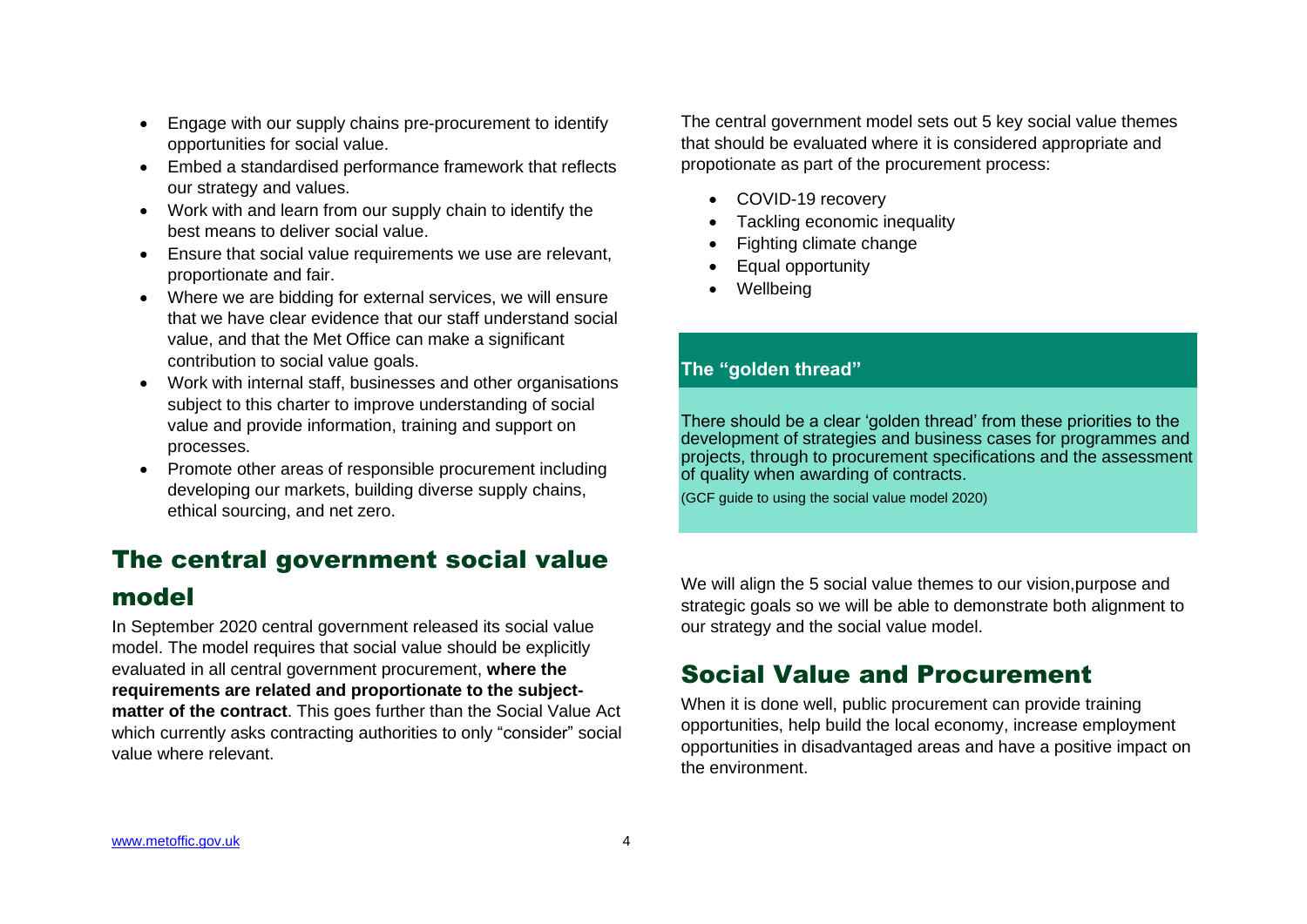We will embed social value in all areas of the commercial lifecycle below:



To enable the 'golden thread' approach this will start with the publication of a procurement pipeline, which will give a clear definition of the procurement need. We will also use our category strategies and market engagement activities to drive social value through the sourcing process, finishing with effective contract management. We will ensure social value is sought in accordance with the social value model on all contracts over the Regulatory Procurement Threshold (RPT). This will be applied in a proportionate and market appropriate approach.

All our evaluation criteria will be clear with a minimum of 10% of the evaluation score being attributable to social value. Reflecting our ambition in this area the % will be increased where we feel we can achieve a higher amount of added value.

### How will we measure social value?

To ensure that we have a consistent performance framework, we will adopt a corporate approach to the measurement of social value and this will be detailed in our social value policy and toolkit.

This will mean that the process for defining social value will be standardised, and we will have a clear and systematic way to

evaluate social value in our contracts. We will also link the outcomes to our corporate strategy and the central government model.

### How will we implement this charter?

The Met Office realises the importance of social value and as such it is important to drive the cultural change within the organisation, this is so everyone understands the importance of social value and knows how to build it into the commercial lifecycle as per the diagram below: